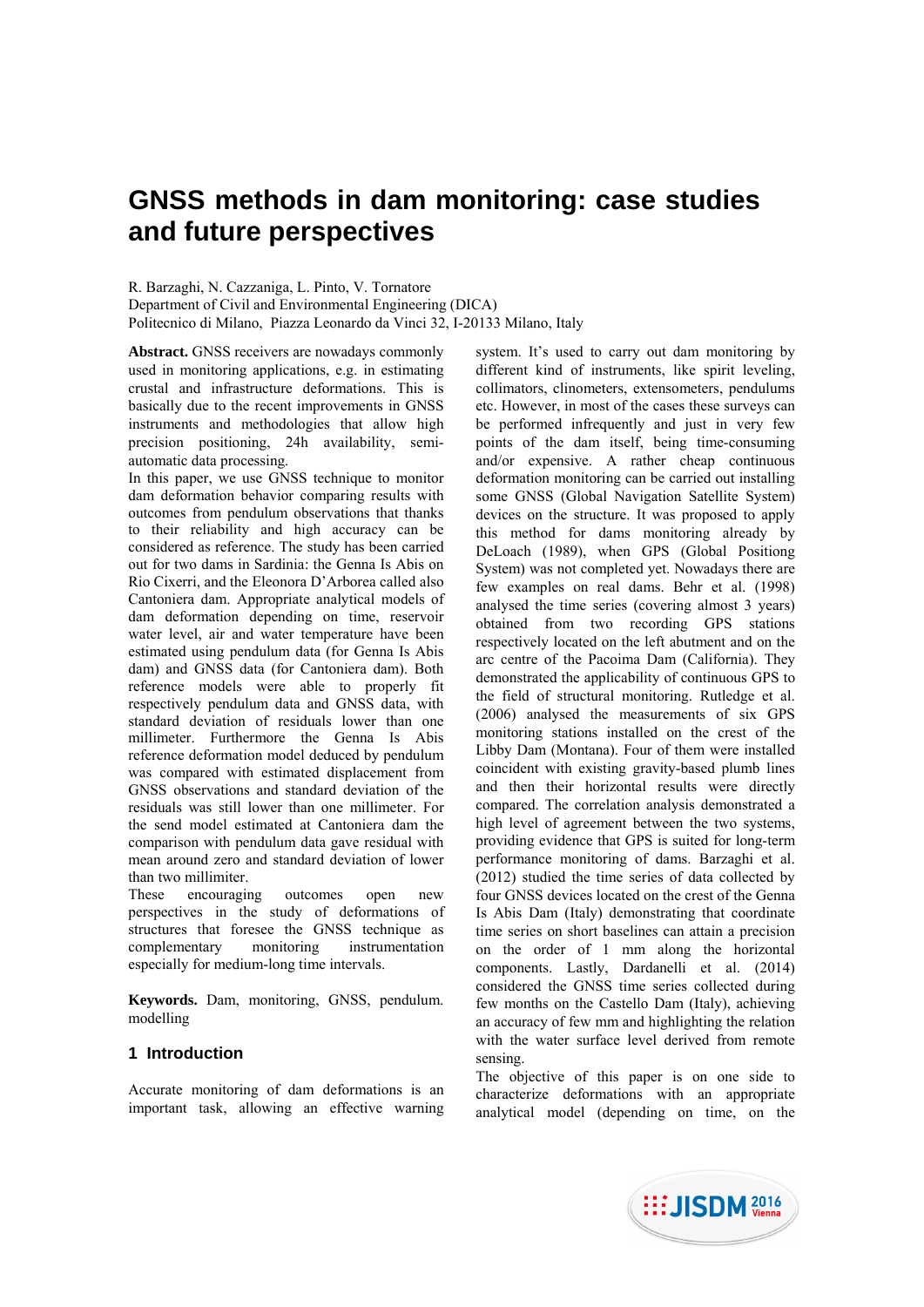reservoir water level and/or other physical variables, such as air and water temperatures) and on the other side to strengthen the GNSS technique for dam controlling deformation with high accuracy

In the next section we describe the two dams and used instrumentations that are the object of this study. In Section 3 we describe the case of Genna Is Abis dam where the reference deformation model was deduced from pendulum observations and it was compared with the estimated displacements derived from GNSS observation. The results proves that GNSS coordinate time series on short baselines (around two kilometers) can attain a precision of the order of 1 mm (in the horizontal components)

As second test case we describe the study carried out at Eleonora D'Arborea dam where, on the opposite, the predictive model has been estimated using GNSS data and this was compared with deformation estimated by pendulum. Residuals had a mean of -0.13 mm and a standard deviation of 1.7 mm. It is also outlined that the linear model used to bring the pendulum height on the crest of the dam needs further investigations that could require a non-linear model.

## 2 Study cases: Genna Is Abis and **Cantoniera dams**

This paper concerns deformation study of two dams located in Sardinia (Italy). The management of the dams is carried out by ENte Acque Sardegna (ENAS) who provided the monitoring data, and ancillary information on the dam structures. One of the dams is named Genna Is Abis, it is a gravity dam 26 m high and 1295 m long on Rio Cixerri. Waters of this torrential river are gathered in a basin of 32  $Mm<sup>3</sup>$  to provide drinking water, to irrigate agricultural fields and as a basin lamination in case of flood. The dam structure is shown in Figure 1, it was built close to Cagliari and is composed of 85 ashlars (each one 6 m wide). It is provided by a monitoring network of 161 extensometers, a collimation system and two pendulum chambers (located in ashlars  $5$  and  $43/9$ ).

Among all the non GNSS monitoring systems installed on the two dams we consider only pendulum data due to their high accuracy and reliability. At Genna Is Abis dam there are two optical pendulums (one direct and one inverted) measuring upstream and downstream crest displacements with respect to the foundation, with an accuracy of 0.02 mm. Six GNSS Leica GMX902 (double frequency receivers) equipped with AX1202GG antennas were installed to establish a monitoring system in 2007. The system was designed locating four GNSS receivers on the points A. B. C and D along the dam crest. Master stations REF1 and REF2 were positioned in the dam neighbourhood, one on a reinforced concrete structure and one on bedrock (see Figure 1). In order to compare displacements obtained by GNSS and by pendulum the two points B and C were placed on ashlars 5 and 43/9 respectively.



Fig. 1 Genna Is Abis dam (Cixerri Rio) with the GNSS monitoring network (credit by ENAS).

Daily coordinate time series of points A, B, C and D were estimated by GNSS data collected over one year (sampling rate 15" and cut-off angles 15°). Raw data were processed using LEICA Geo Office software using REF1 and REF2 as reference points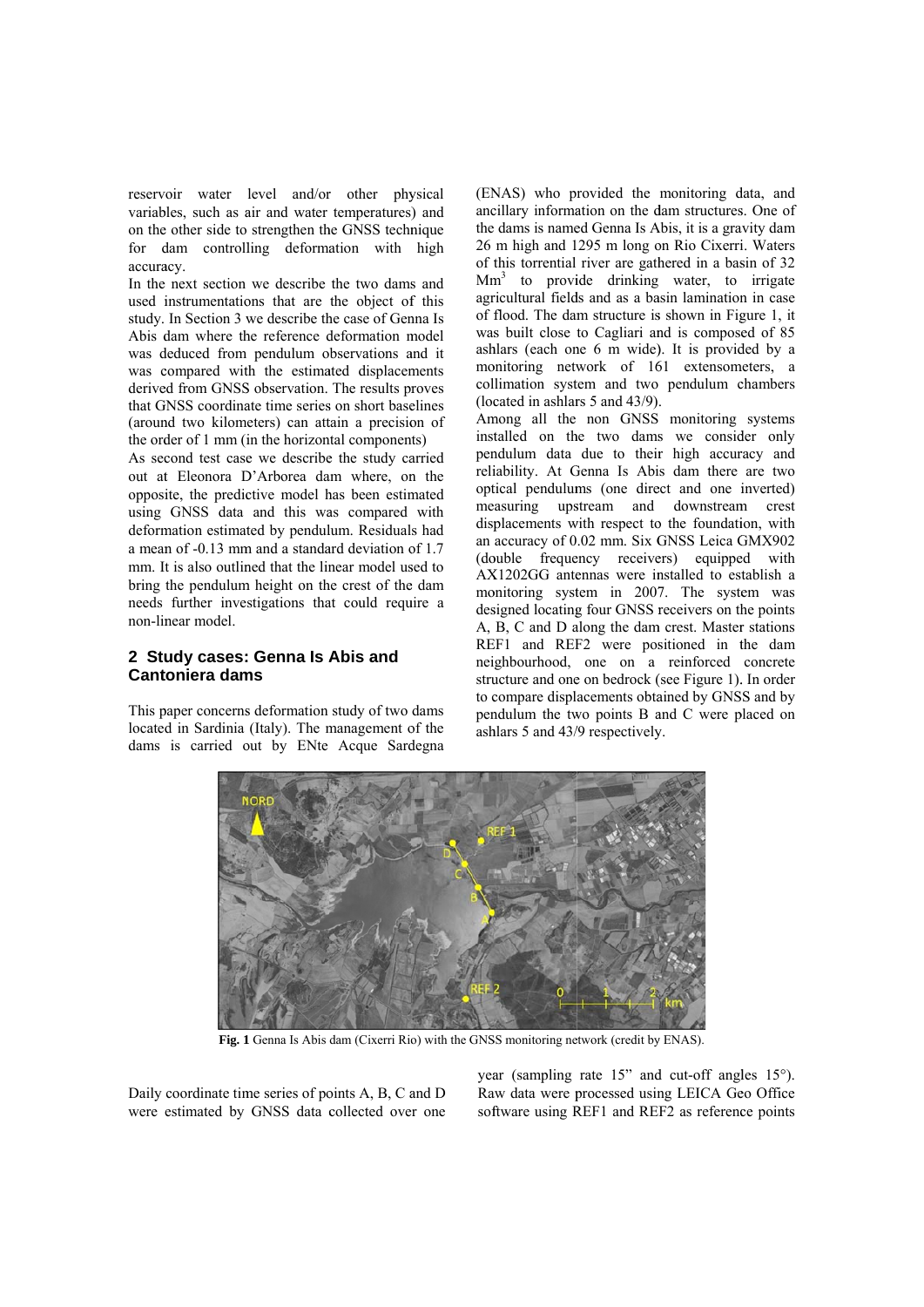(coordinates were kept fixed) and the baselines to the A, B,C and D points were estimate (singlebase). With adjustment of all baselines daily coordinates of the points A, B, C and D, were estimated. These coordinates, after a reference system transformation, were calculated in the upstream-downstream direction. This allowed to compare estimated GNSS displacements with derived pendulum displacements that we considered as reference model due to their high accuracy.

The second dam, called Eleonora D'Arborea or Cantoniera dam, is larger than Genna Is Abis dam  $(100 \text{ m high and } 582 \text{ m long})$ . It collects waters from Tirso river forming the Omodeo Lake. This is one of the largest artificial basin of Europe (full capacity is  $792.84 \text{ Mm}^3$  of water). This huge storage is used for irrigation, drinking water supply and hydroelectric energy generation. Cantoniera is an hollow gravity dam composed of 38 ashlars (each 15 m long and 4 m wide). It is monitored by 90 extensometers, 122 mono-axial and 4 tri-axial jointmeters. Points in a number of 14 are considered critical points of the structure. They are equipped with pendulum chambers, having installed two optical instruments (0.01 mm accuracy).

The monitoring GNSS network is composed of three permanent stations located on benchmarks outside the dam. In correspondence of ashlars number 6, 14, 24, 29, 31 and 35 there are six rover stations. They are placed on the crest, on significant points of the dam structure. For the ashlars number 14. 24 and 35 GNSS receivers (Leica GMX902 with AX1202GG antenna) were installed. First data became available from the August 5, 2013. The remaining three ashlars were equipped with GNSS receivers during the subsequent year; observations were provided starting on November 5, 2014.



Fig. 2 Eleonora D'Arborea or Cantoniera dam (Tirso river) with the GNSS monitoring network (credit by ENAS).

Daily coordinates time series were estimated in the unstream-downstream direction the  $model$ was derived from the GNSS displacements observations and it was compared to pendulum observations.

Genna Is Abis and Cantoniera are also equipped with meteorological sensors monitoring air and water temperature, and with hydrometers for water.

### **3 Test Description**

Main objective of dam deformation investigations concerns how the barrage reacts to external stress and which phenomena mostly influence the crest displacement. In the following comparison GNSS and pendulum data are analysed

#### 3.1 Pendulum time series modelling and comparison with GNSS

Proper models must be proposed that can describe the actual data. Time series must be long enough to periodicity allow estimating long term deformations. Since Genna Is Abis dam disposes of over 20 years with monthly recorded crest displacements, we choose such dam to model time series pendulum and compare the model with GNSS point estimates.

Effective models adjusted on experimental data are also very important. For our analysis we have used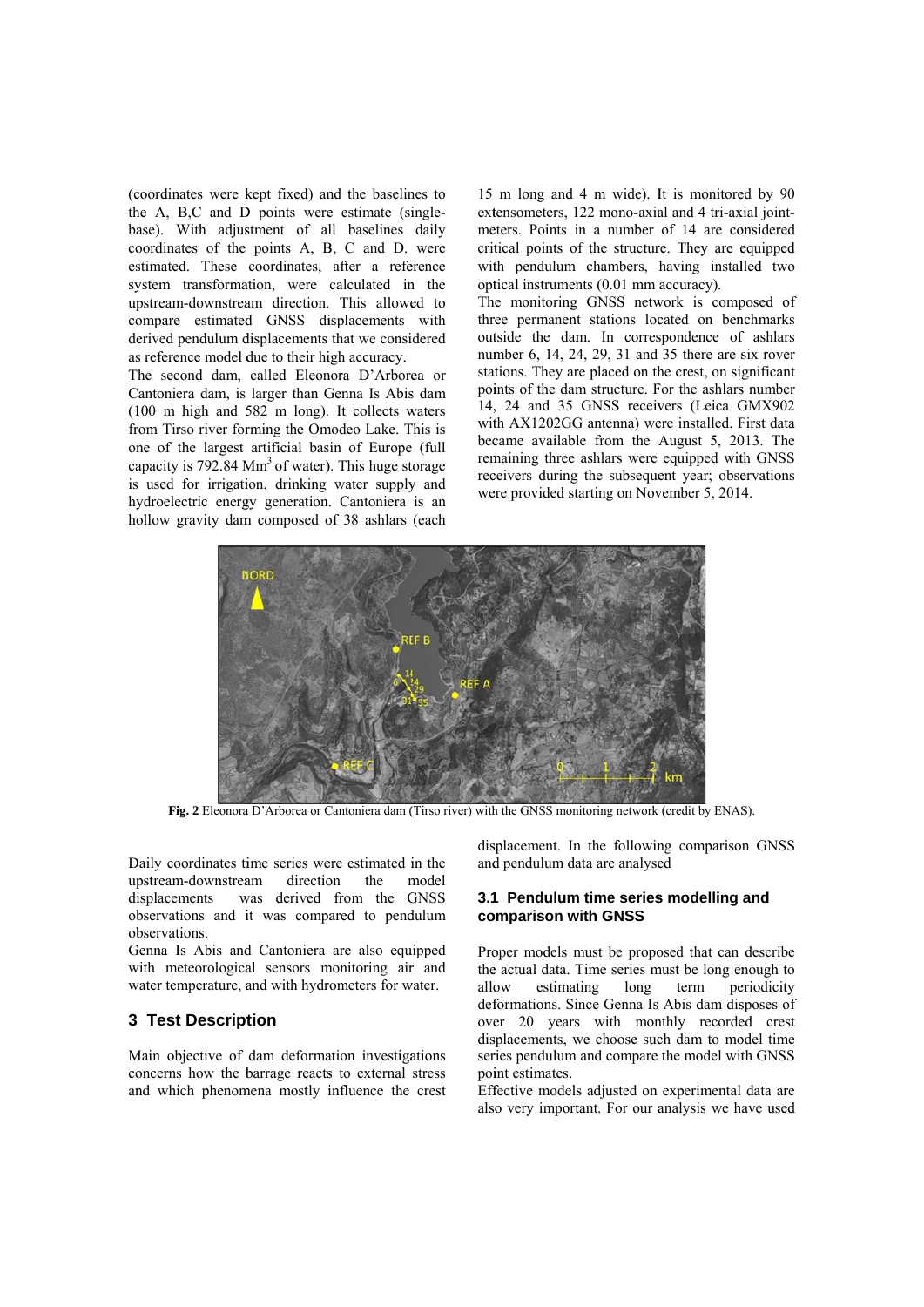a formulation proposed by De Sortis and Paoliani (2007). We modified the model by performing a FTT analysis to solve for any existing harmonic component present in the data. The model was least square fitted with the data and proved to be in good agreement with all the considered pendulum time series.

The *a posteriori* estimated standard deviations from least squares adjustment over the analysed set of Genna Is Abis ashlars are 0.53 mm and 0.73 mm in ashlars 5 and 43/9 respectively. Therefore the model reproduced the pendulums data with residuals having a standard deviations less than one millimetre.

Comparing this model with GNSS estimates we obtained (see Table 1) that the standard deviation of the differences between the pendulum model and the GNSS estimated displacements are also below one millimetre.

**Table 1.** The standard deviations of the difference between pendulum model and GNSS estimated displacements for the Genna Is Abis 5 and 43/9 ashlars

| Ashlar | $\sigma$ [mm] |  |
|--------|---------------|--|
| 5      | 0.80          |  |
| 43/9   | 0.87          |  |
|        |               |  |

The obtained results are surprisingly good and proves that GNSS coordinate time series on short baselines (around two kilometres) can attain a precision of the order of 1 mm (in the horizontal components). It can be thus concluded that GNSS technology can be favourably applied in dam monitoring.

## **3.2 GNSS time series modelling and comparison with pendulum**

These encouraging results have motivated to estimate a predictive model using GNSS time series data to model the movement upstream-downstream of the dam to be used as term of comparison for future observations. This study was performed for the Cantoniera dam. The functional model is the same used for Genna Is Abis dam (having one linear plus one periodic component). To assess the quality of the deformation model, deduced from GNSS

time series data, this has been compared with pendulum displacements.

Eleonora d'Arborea dam has optical pendulums (one direct and one inverted) for each ashlar.

Direct pendulums are anchored at about 95 m s.l.m. inside the structure, while inverted pendulums are bounded to the foundation, at an height of only few meters s.l.m. Data of both pendulums are recorded in a common place at the bottom of the dam.

The whole displacement of the structure is therefore obtained by summing results obtained by direct and inverse (with opposite sign) pendulum. It's worth to note that this displacement does not represent the crest movement, at the hight of 120 m s.l.m., but the movement of the suspension point of the direct pendulum that is about 25 m lower.

Being GNSS receivers placed on the crest their displacements measure deformation of the top of the structure. Under the assumption that the movement is linear along the height of the dam the displacement by pendulum can be easily calculated at the crest dam.

Pendulum measurement were carried out during the same interval of the GNSS measurement (from September 2013 to February 2015).

As an example, displacements obtained by pendulum located in ashlar number 24 (disposing of longer time series data) have been compared to the model estimated from GNSS data.

Statistics of the residuals between GNSS model and displacements obtained by pendulum are shown in Table 2.

**Table 2.** Statistics of the difference between GNSS model and pendulum estimated displacements for the Cantoniera dam ashlar number 24

|                         | GNSS-Pendulum[mm]            |
|-------------------------|------------------------------|
| mean<br>σ<br>rms<br>max | $-0.131$<br>1.7<br>17<br>2.6 |
| mın                     | $-3.5$                       |

The differences have a mean close to zero mm and a standard deviation of 1.7 mm. It looks like the pendulums underestimate displacements of the examined ashlars. To prevent displacement underestimation, the linear model (used to bring pendulum measurement to the crest of the dam) should be further investigated. Also longer GNSS